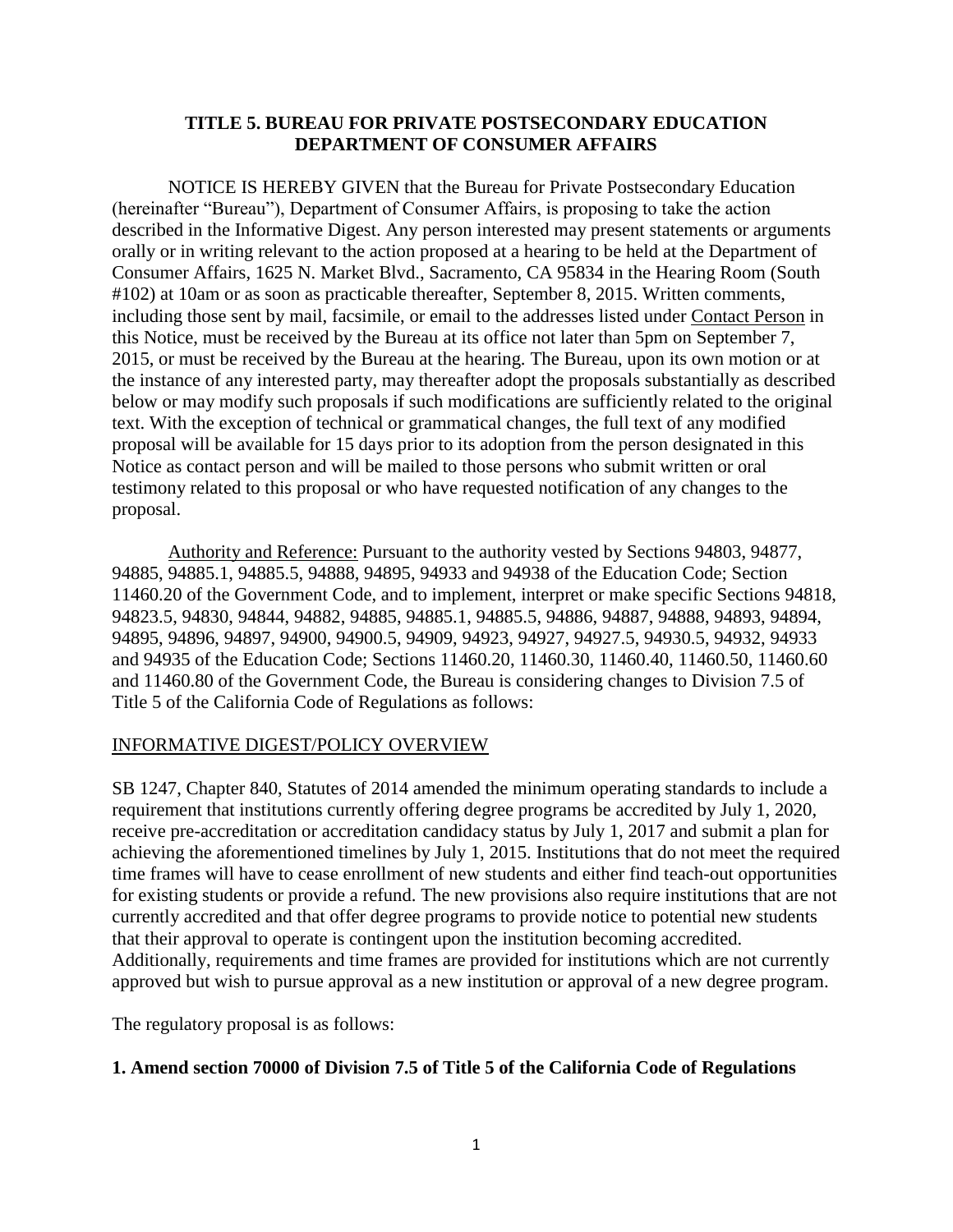This adds needed definitions for new terms, including "pre-accreditation" or "candidacy" and "provisional approval." It also renumbers other definitions to keep the list in alphabetical order.

**2. Adopt section 71105 of Division 7.5 of Title 5 of the California Code of Regulations** This provides a guideline for institutions for submitting a plan for Provisional Approval to offer a degree program.

**3. Adopt section 71105.5 of Division 7.5 of Title 5 of the California Code of Regulations** This provides the requirements and deadlines for institutions that are approved, but are not accredited for at least one of their degree programs.

**4. Amend section 71400(c) of Division 7.5 of Title 5 of the California Code of Regulations** This corrects a grammatical error.

**5. Amend section 71400(d) of Division 7.5 of Title 5 of the California Code of Regulations** This removes "provisional" and where necessary replaces it with "conditional" for approval based on minor application deficiencies. Additionally, it provides for provisional approval for degree granting programs based on statutory and regulatory requirements. Furthermore, it provides contingencies in the instance that an applicant is seeking to offer both degree and nondegree programs.

# **6. Adopt section 71410 of Division 7.5 of Title 5 of the California Code of Regulations**

This provides the necessary framework for the statutory requirement of automatic suspension based on failure to meet statutory or regulatory requirements. Additionally, it provides an appeal process for this type of automatic suspension.

# **7. Adopt section 71471 of Division 7.5 of Title 5 of the California Code of Regulations**

This provides for the empaneling of visiting committees to assess unaccredited degree-granting institutions progress toward gaining accreditation. In addition, it provides for the processes for the institution to challenge the committee and provides for the requirements, duties, and powers of the visiting committee in assessing the institution's ability to meet required goals.

**8. Amend section 71650(b) of Division 7.5 of Title 5 of the California Code of Regulations** This provides for the process of adding a degree program for approved institutions.

**9. Adopt section 71775 of Division 7.5 of Title 5 of the California Code of Regulations** This provides a requirement for both a pre-enrollment disclosure and notice to prospective students in the institution's catalog, website, and degree program brochures for provisionally approved degree programs.

**10. Adopt section 71775.5 of Division 7.5 of Title 5 of the California Code of Regulations** This provides a requirement for both pre-enrollment disclosure and notice to prospective students in the institution's catalog, website, and degree program brochures for unaccredited degree programs at approved institutions.

## **11. Adopt section 74240 of Division 7.5 of Title 5 of the California Code of Regulations**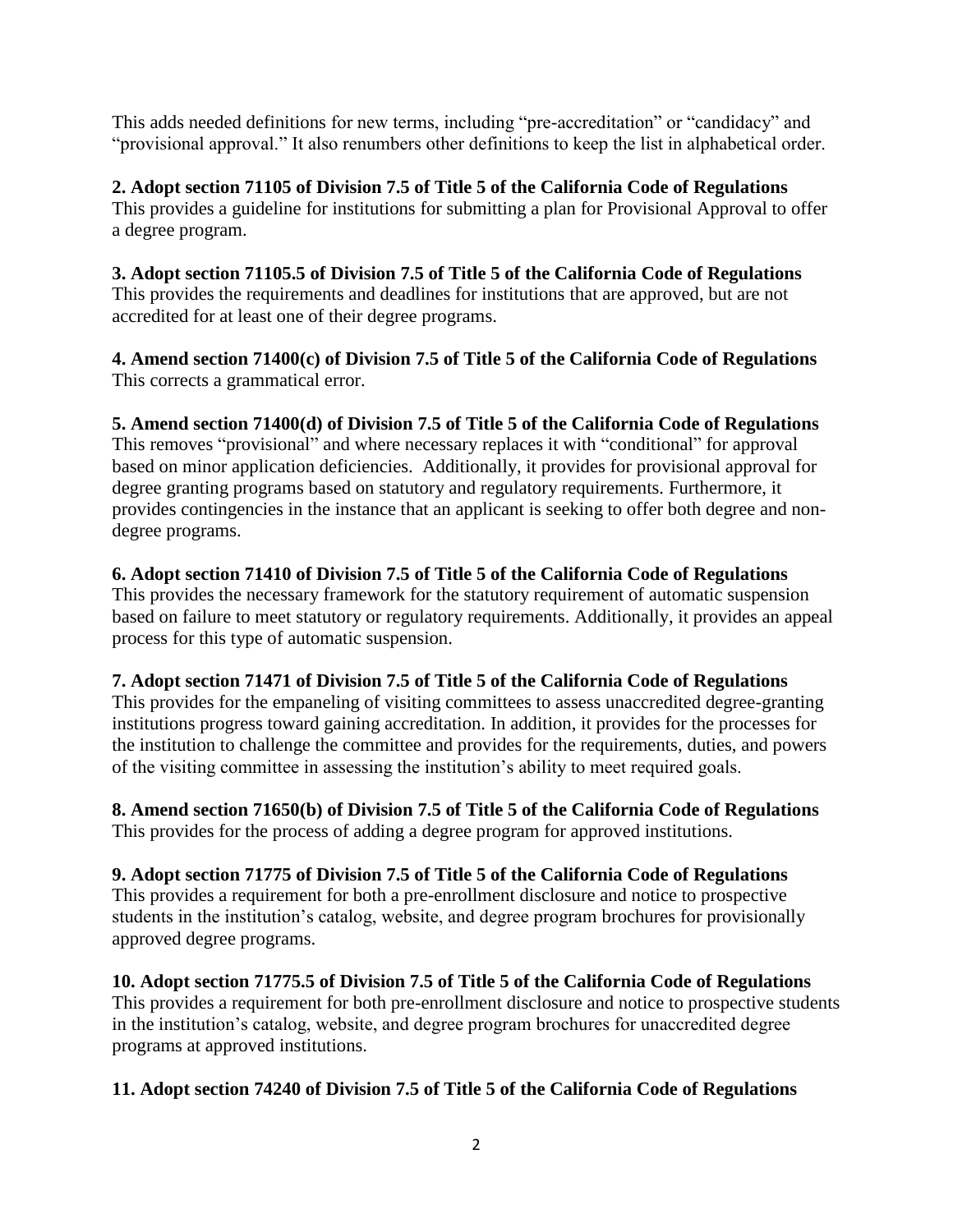This provides for the procedures for an unaccredited degree-granting institution that elects to stop pursuing accreditation, including requirements for a degree program closure plan, notification requirements to students, that students may seek a refund rather than participate in a proposed teach-out program, and that failure by the institution to comply is a violation and subject to Bureau action.

## **12. Adopt section 74250 of Division 7.5 of Title 5 of the California Code of Regulations**

This provides for the procedures for an unaccredited degree-granting institution that is automatically suspended, including requirements for a degree program closure plan, notification requirements to students, that students may seek a refund rather than participate in a proposed teach-out program, and that failure by the institution to comply is a violation and subject to Bureau action.

**13. Adopt section 75140 of Division 7.5 of Title 5 of the California Code of Regulations** This provides that the Bureau may take action against a provisional approval to operate, or provisional approval to offer a degree program.

**14. Amend section 75150(b) of Division 7.5 of Title 5 of the California Code of Regulations** This adds failure to meet statutory and regulatory requirements for accreditation conditions under which the Bureau may make an emergency decision.

**15. Amend section 75150(c) of Division 7.5 of Title 5 of the California Code of Regulations** This adds limiting enrollment and suspending approval or provisional approval to operate or offer a degree programs to the list of temporary, interim relief that the Bureau may order.

## Anticipated Benefits of the Proposal

Institutions that are currently approved to offer degree programs in California and are not accredited, and institutions seeking to offer degree programs in California that are not accredited, will have sufficient guidance to comply with the statutory requirements of accreditation for degree granting institutions in California. Additionally, institutional owners will have the necessary information to forego accreditation and surrender their approval to offer degrees programs. Finally, this proposal outlines the consequences of non-compliance and procedures for closure of the program.

## Consistency and Compatibility with Existing State Regulations

During the process of developing these regulations and amendments, the Bureau has conducted a search of any similar regulations on this topic and has concluded that these regulations are neither inconsistent nor incompatible with existing state regulations.

## FISCAL IMPACT ESTIMATES

Fiscal Impact on Public Agencies Including Costs or Savings to State Agencies or Cost/Savings in Federal Funding: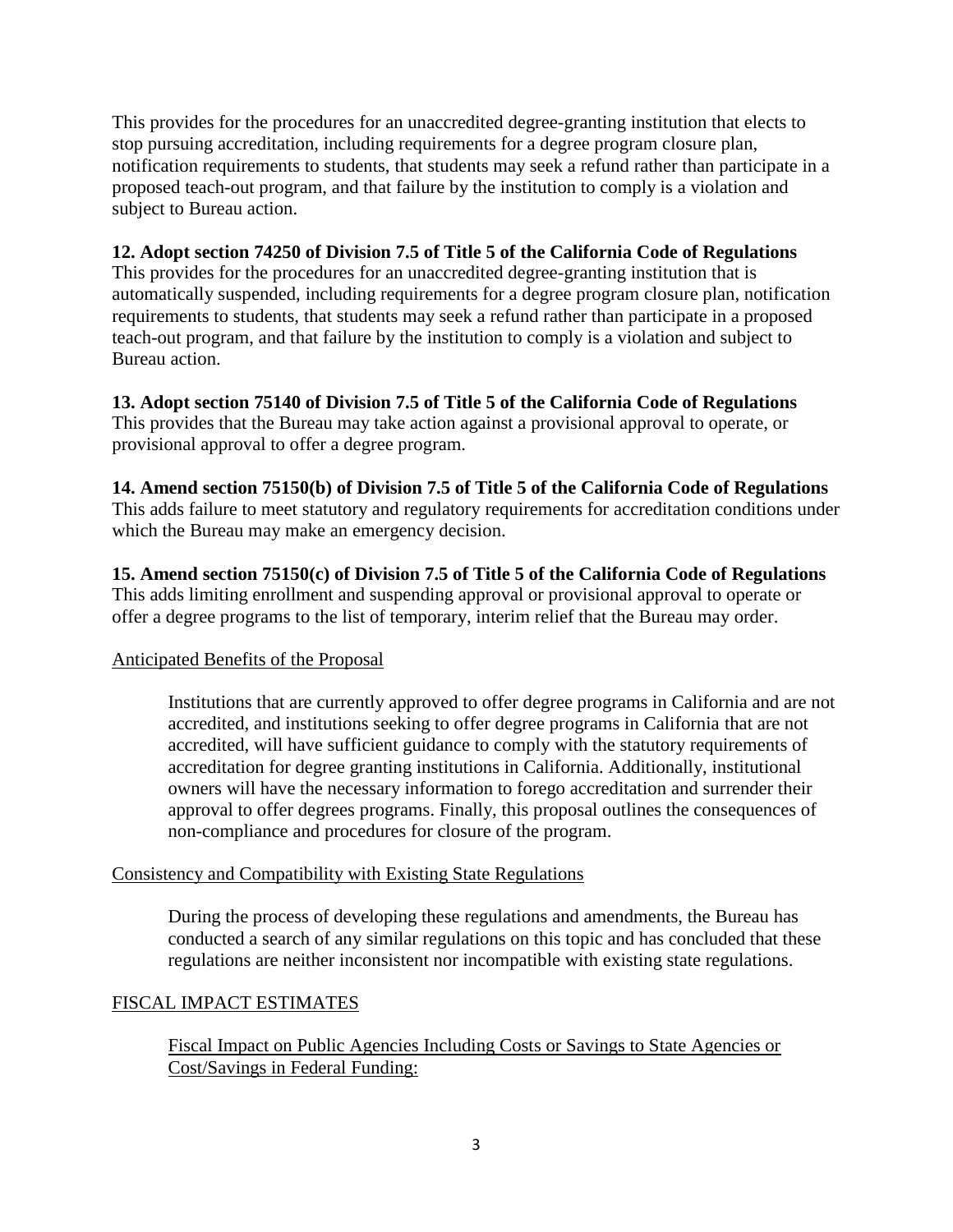The Bureau does not anticipate any extra costs, savings, or revenue from these regulations. Rather, it is the statute which created the accreditation requirement and thus any extra costs. Additionally, long term this may reduce Bureau revenue as the fee for renewal by accreditation is \$3000 less than the renewal fee without accreditation.

Cost: The Bureau included the need to hire 5 additional Education Specialist positions (4 two-year limited term and 1 permanent) in the legislative BCP for 2015-16 to process the accreditation plans expected from the approximately 150 existing degree granting institutions and the approximately 50 new applications for degree granting programs that are anticipated every year. The cost of these positions is \$565,000 in 2015-16, \$525,000 in 2016-17, and \$107,000 ongoing. This cost is necessitated by the statute, not the regulations.

## Nondiscretionary Costs/Savings to Local Agencies: None

#### Local Mandate: None

Cost to Any Local Agency or School District for Which Government Code Sections 17500-17630 Require Reimbursement: None

#### Business Impact:

The proposed regulations will not have a significant, statewide adverse impact directly affecting business, including the ability of California businesses to compete with businesses in other states.

#### Impact on Jobs/New Businesses:

The Bureau has determined that there are costs directly associated with institutional accreditation; however, that requirement is in statute and not in the clarifying regulations. While the statute may have impact on the continuation of business, the regulations will not. If institutions are unable to comply with the statutory requirements they will have to either change their course or close. Either pathway would have an adverse impact on jobs.

Cost Impact on Representative Private Person or Business: The Bureau is not aware of any cost impact that a representative private person would necessarily incur in reasonable compliance with the proposed regulations.

## Effect on Housing Costs: None

## EFFECT ON SMALL BUSINESS

While some of the institutions affected may be considered small businesses, the requirement to have all degree programs be accredited comes from statute. The regulations merely clarify and provide guidance to institutions for meeting the new statutory requirement.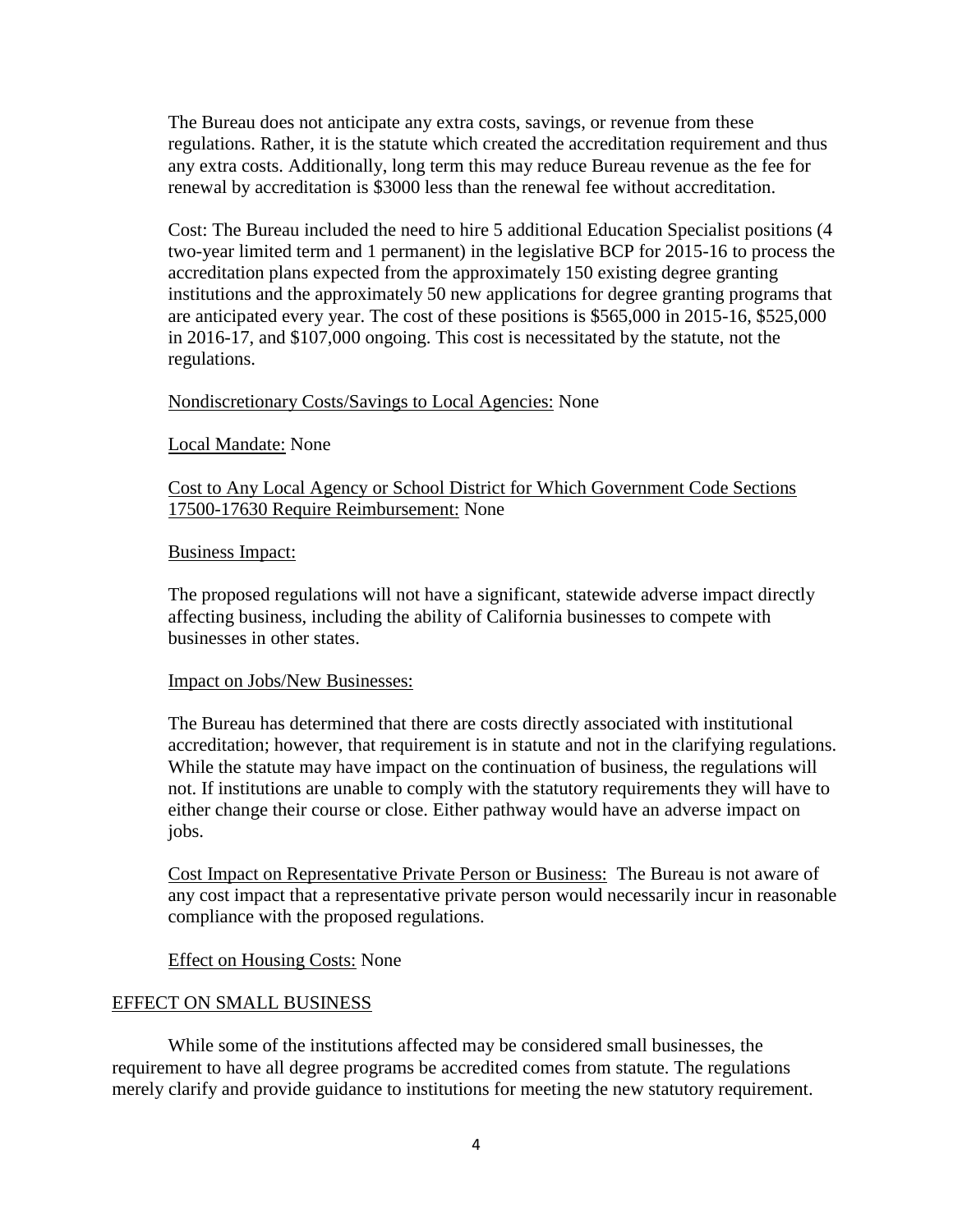## RESULTS OF ECONOMIC IMPACT ASSESSMENT/ANALYSIS

#### Impact on Jobs/Businesses:

The Bureau has determined that this regulatory proposal will not have a significant impact on the creation of jobs or new businesses or the elimination of jobs or existing businesses or the expansion of businesses in the State of California.

### Benefits of Regulation:

The Bureau has determined that this regulatory proposal will benefit the health and welfare of California residents by providing clarification and guidance for unaccredited degree granting programs or new degree granting programs to comply with current law. The proposal will have no effect on worker safety or the State's environment.

## CONSIDERATION OF ALTERNATIVES

The Bureau must determine that no reasonable alternative it considered to the regulation or that has otherwise been identified and brought to its attention would be more effective in carrying out the purpose for which the action is proposed, would be as effective and less burdensome to affected private persons than the proposal described in this Notice, or would be more cost effective to affected private persons and equally effective in implementing the statutory policy or other provision of law.

Any interested person may present statements or arguments orally or in writing relevant to the above determinations at the above-mentioned hearing.

## INITIAL STATEMENT OF REASONS AND INFORMATION

The Bureau has prepared an initial statement of the reasons for the proposed action and has available all the information upon which the proposal is based.

## TEXT OF PROPOSAL

Copies of the exact language of the proposed regulations, and any document incorporated by reference, and of the initial statement of reasons, and all of the information upon which the proposal is based, may be obtained at the hearing or prior to the hearing upon request from the Bureau for Private Postsecondary Education at P.O. Box 980818, West Sacramento, CA 95798- 0818.

## AVAILABILITY AND LOCATION OF THE FINAL STATEMENT OF REASONS AND RULEMAKING FILE

All information upon which the proposed regulations are based is contained in the rulemaking file which is available for public inspection by contacting the person named below.